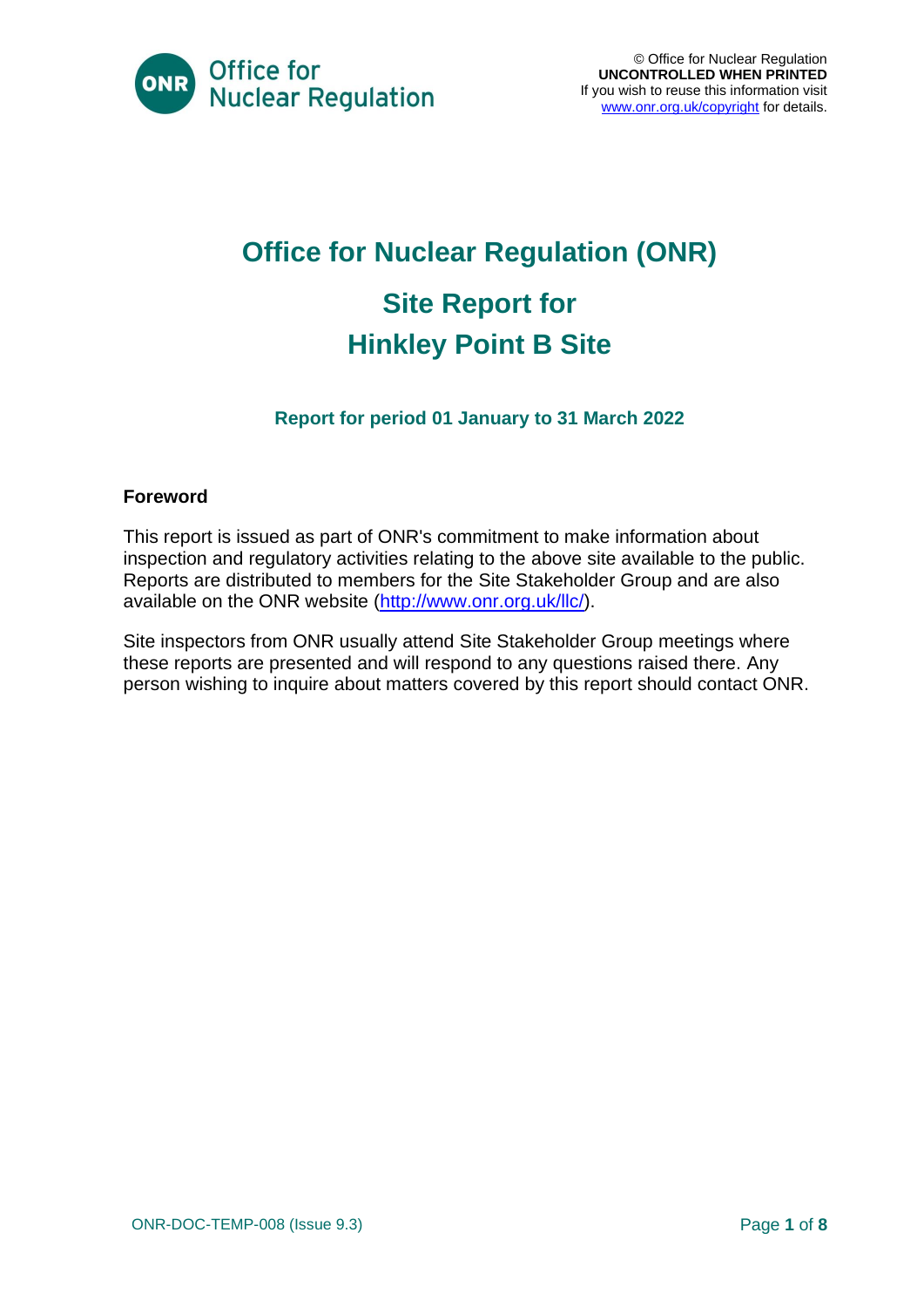

### **Table of Contents**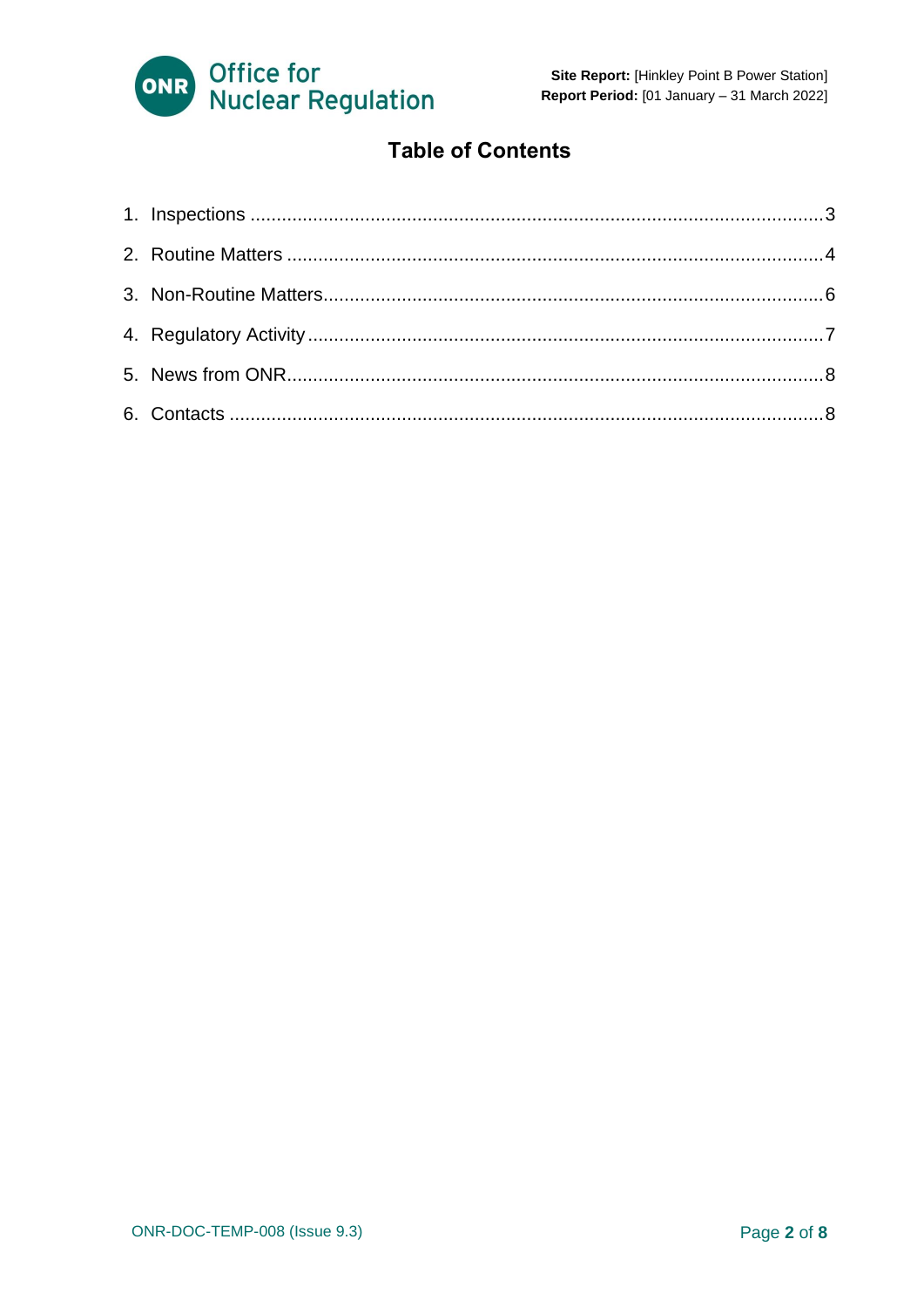

## <span id="page-2-0"></span>1. Inspections

### 1.1. Dates of Inspection

The ONR site inspector and specialist inspectors made inspections on the following dates during the report period:

- 8 March 2022 (LC11)
- <span id="page-2-1"></span>• 9 to 10 March (Conventional Safety)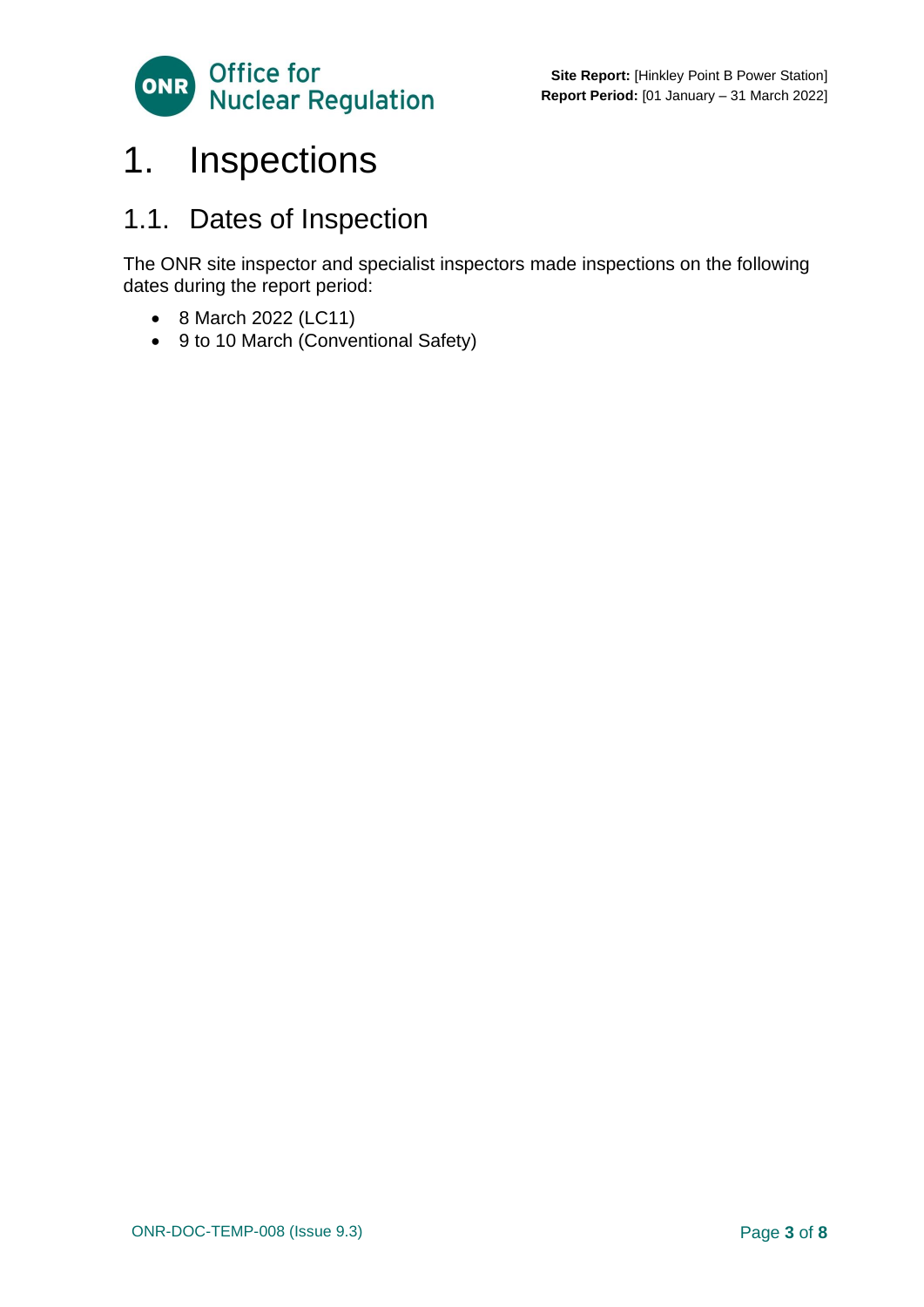

## 2. Routine Matters

### 2.1. Inspections

Inspections are undertaken as part of the process for monitoring compliance with:

- the conditions attached by ONR to the nuclear site licence granted under the Nuclear Installations Act 1965 (NIA65) (as amended);
- the Energy Act 2013;
- the Health and Safety at Work Act 1974 (HSWA74); and
- regulations made under HSWA74, for example the Ionising Radiations Regulations 2017 (IRR17) and the Management of Health and Safety at Work Regulations 1999 (MHSWR99).

The inspections entail monitoring licensee's actions on the site in relation to incidents, operations, maintenance, projects, modifications, safety case changes and any other matters that may affect safety. The licensee is required to make and implement adequate arrangements under the conditions attached to the licence in order to ensure legal compliance. Inspections seek to judge both the adequacy of these arrangements and their implementation.

In this period, routine inspections of Hinkley Point B Power Station covered the following:

#### **Emergency Preparedness**

This inspection covered LC11 (Emergency Arrangements). The aim of the inspection was to gain assurance that the dutyholder has graded and proportionate preparations in place to respond to any emergency. We sampled the local arrangements for LC11 relevant to interactions with external organisations, command and control and shift handover.

The site was broadly complaint with the requirements of LC11 sampled. Some minor areas for improvement were identified which the dutyholder may wish to pursue, but none of these warranted a formal issue being raised. The inspection was rated as 'green'.

#### **Conventional Safety**

The inspection was conducted to provide regulatory confidence in HPB's arrangements against two high risk industrial safety areas, the management of asbestos containing materials (ACMs) and the health and safety management of construction work. These are both relevant to the station's transition into end of generation (EOG). The inspection also sought an update from the station on progress with their fixed plant machinery guarding improvement work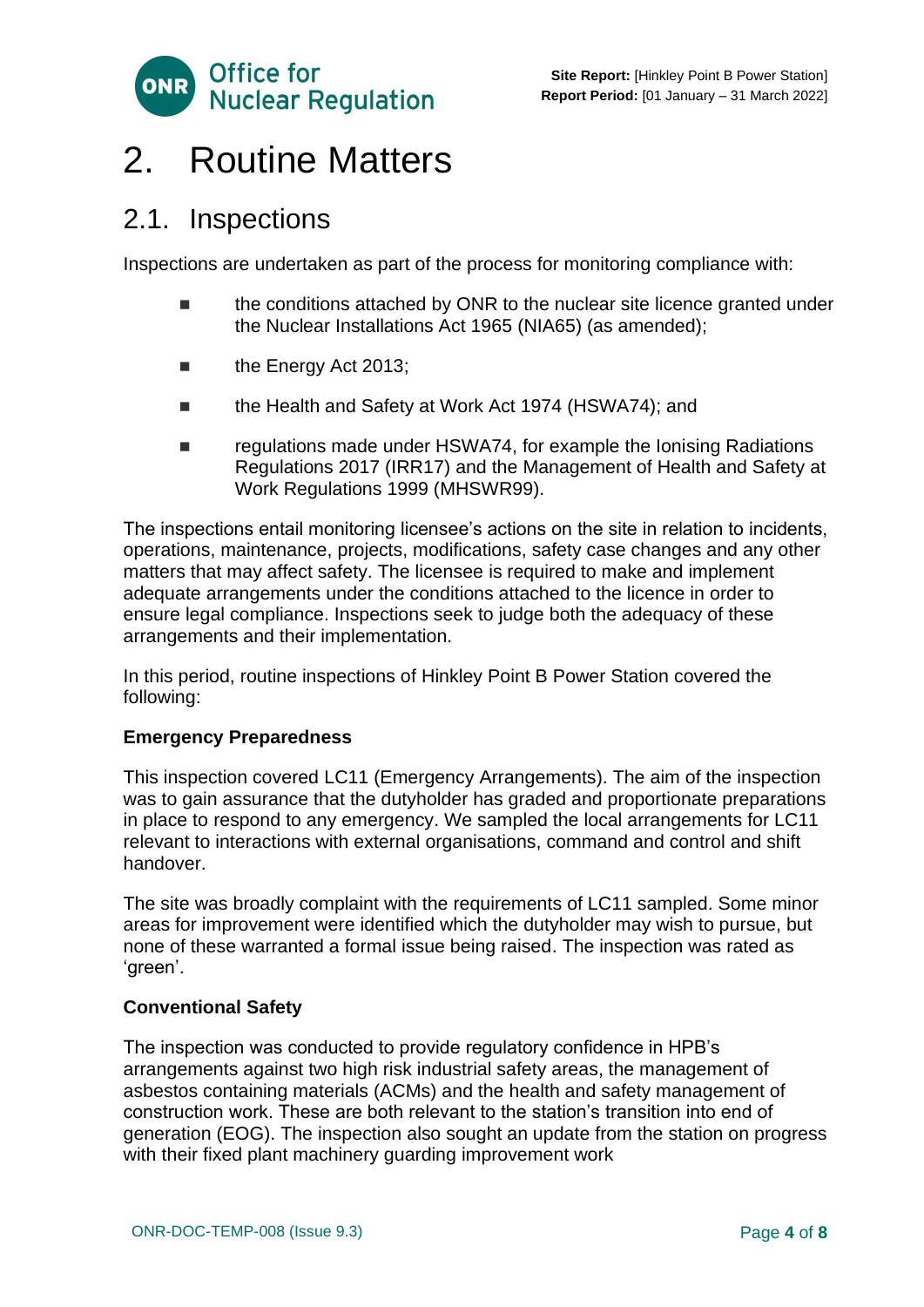

Based on the samples inspected, the ONR inspectors judged that HPB demonstrated adequate ACM management arrangements against relevant good practice. As a result, an intervention rating of Green (no formal action) was allocated. Verbal advice was given in some areas including in relation to resilience around the Asbestos Coordinator role and the asbestos improvement plan. A level 4 regulatory issue was raised to monitor progress.

Based on the samples inspected, the ONR inspectors judged that HPB demonstrated adequate health and safety management arrangements for construction work. As a result, an intervention rating of Green (no formal action) was allocated. Verbal advice was given in some areas, including in relation to aspects of CDM 2015 training and construction health and safety resource.

### 2.2. Other Work

Although there continues to be risks from the coronavirus pandemic during the reporting period visits to site have now returned to normal. ONR will continue to monitor the situation and adapt its approach as necessary.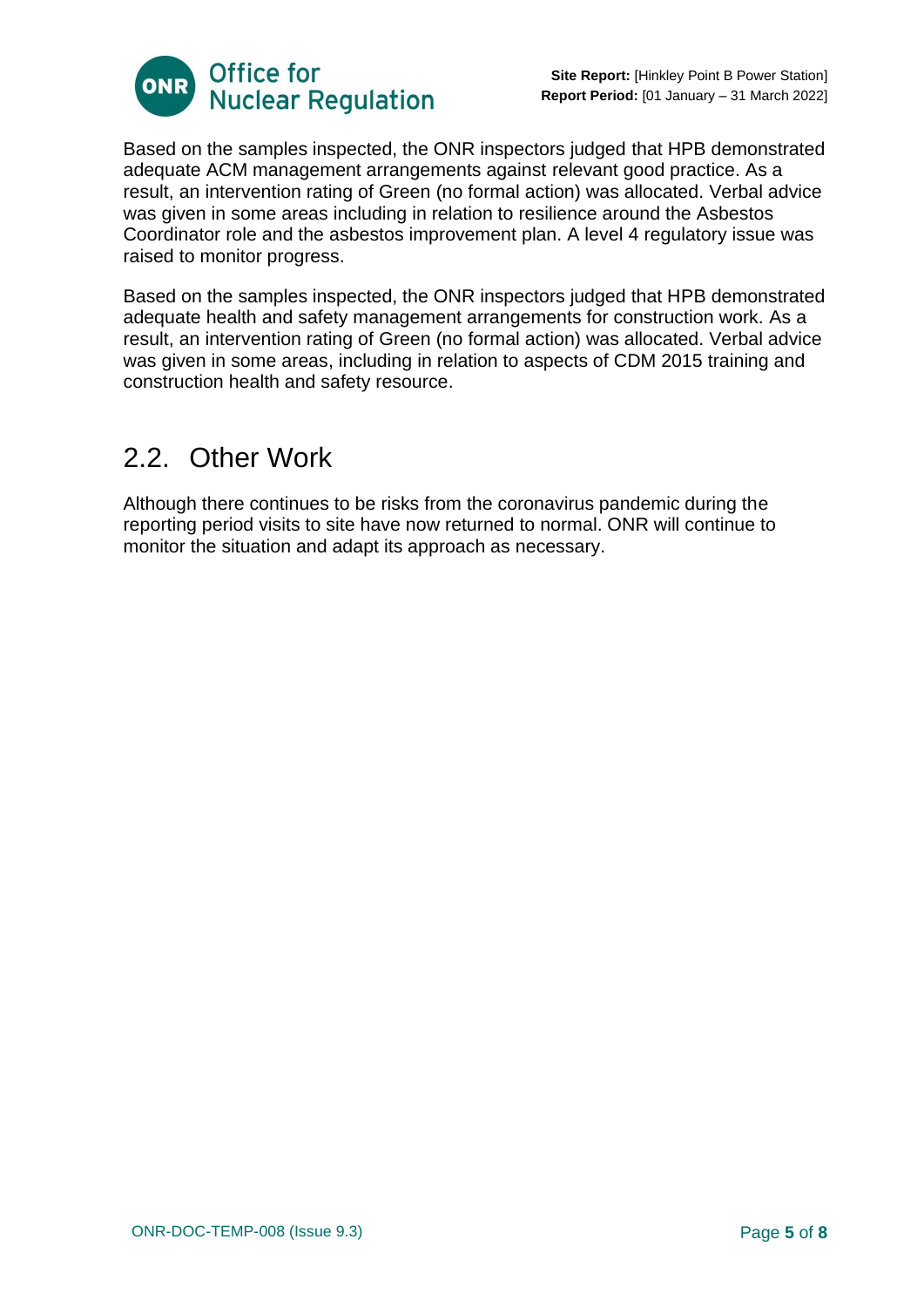

## <span id="page-5-0"></span>3. Non-Routine Matters

Licensees are required to have arrangements to respond to non-routine matters and events. ONR inspectors judge the adequacy of the licensee's response, including actions taken to implement any necessary improvements.

#### **Reactor Trips**

During the period there were a number of automatic and unplanned reactor trips. These included an automatic trip of R3 following high salt contamination of 400kV insulators and an unplanned manual trip of R4 for the same reason. There was a further automatic trip of R3 due to low pressure on a turbine 7 intermediate pressure governor valve, which was unrelated to the first two trips. In all cases the reactor shutdown safely and post-trip cooling was established. Although this is a larger than normal number of trips in a short period the causes were not, in the inspector's opinion, as a result of reduced standards. The ONR site inspector will continue to monitor the situation during the last few months of generation.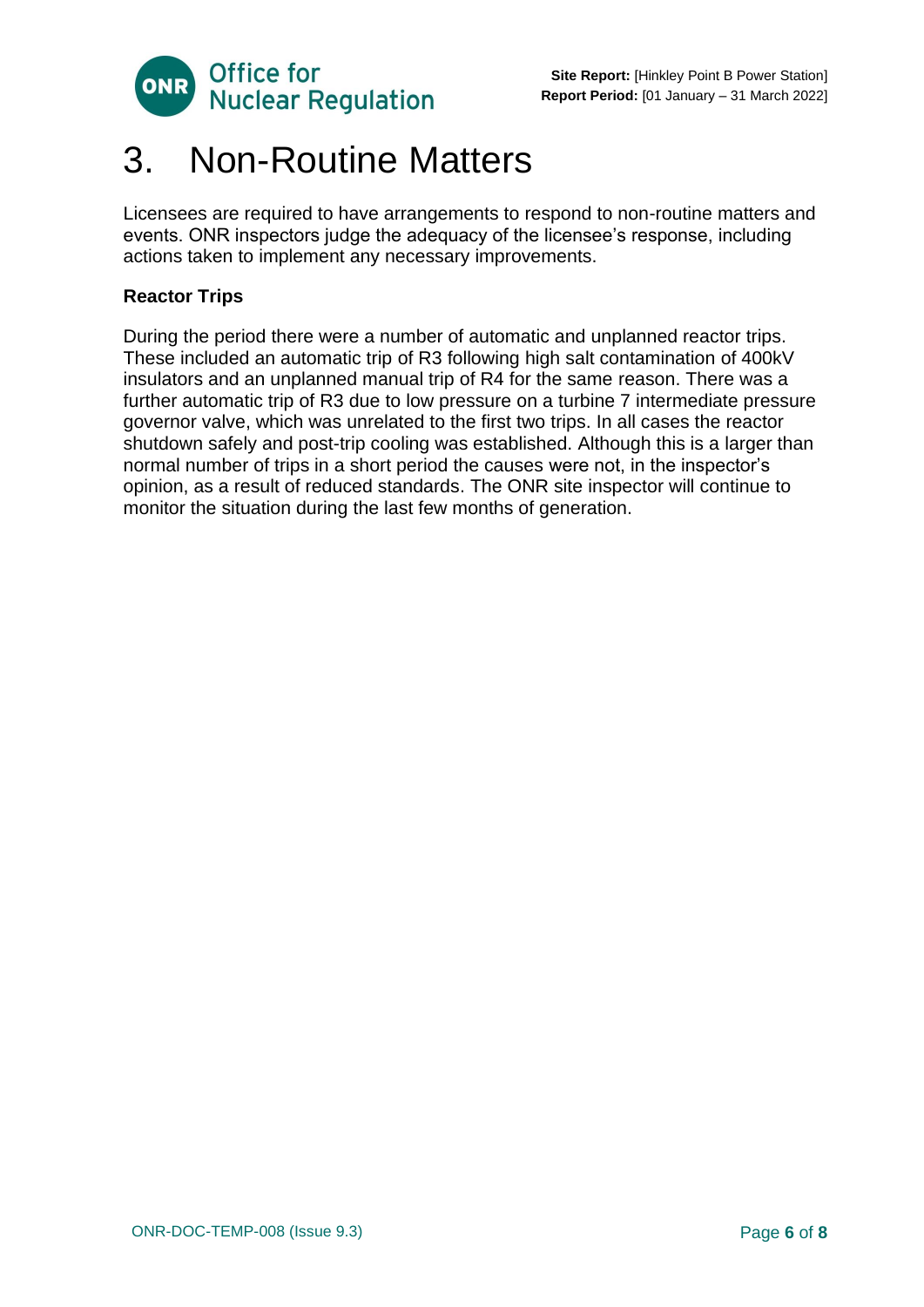

# <span id="page-6-0"></span>4. Regulatory Activity

ONR may issue formal documents to ensure compliance with regulatory requirements. Under nuclear site licence conditions, ONR issues regulatory documents, which either permit an activity or require some form of action to be taken; these are usually collectively termed 'Licence Instruments' (LIs) but can take other forms. In addition, inspectors may take a range of enforcement actions, to include issuing an Enforcement Notice.

- Two Licence Instruments were issued this period.
- No Enforcement Notices or Enforcement letters were issued during this period.

#### **Table 1: Licence Instruments and Enforcement Notices Issued by ONR during this period**

| Date       | Type      | Ref. No. | <b>Description</b>                                                                                                                                   |
|------------|-----------|----------|------------------------------------------------------------------------------------------------------------------------------------------------------|
| 21/03/2022 | Agreement | LI566    | Application for Agreement, LC22(1)<br><b>ENGINEERING CHANGE-Defuelling</b><br><b>Essential Shutdown Reactor Safety Case,</b><br>EC363701, NP/SC 7781 |
| 21/03/2022 | Agreement | LI567    | Application for Agreement, LC22(1)<br><b>ENGINEERING CHANGE -Defuelling</b><br>Fuel Handling Essential Safety Case,<br>EC363993, NP/SC 7786          |

These agreements allow the reactors to be defuelled after the end of generation. In broad terms the first case details the safety of the reactors while defuelling is carried out and the second details the safety of the defuelling process.

Reports detailing the above regulatory decisions can be found on the ONR website at [http://www.onr.org.uk/pars/.](http://www.onr.org.uk/pars/)